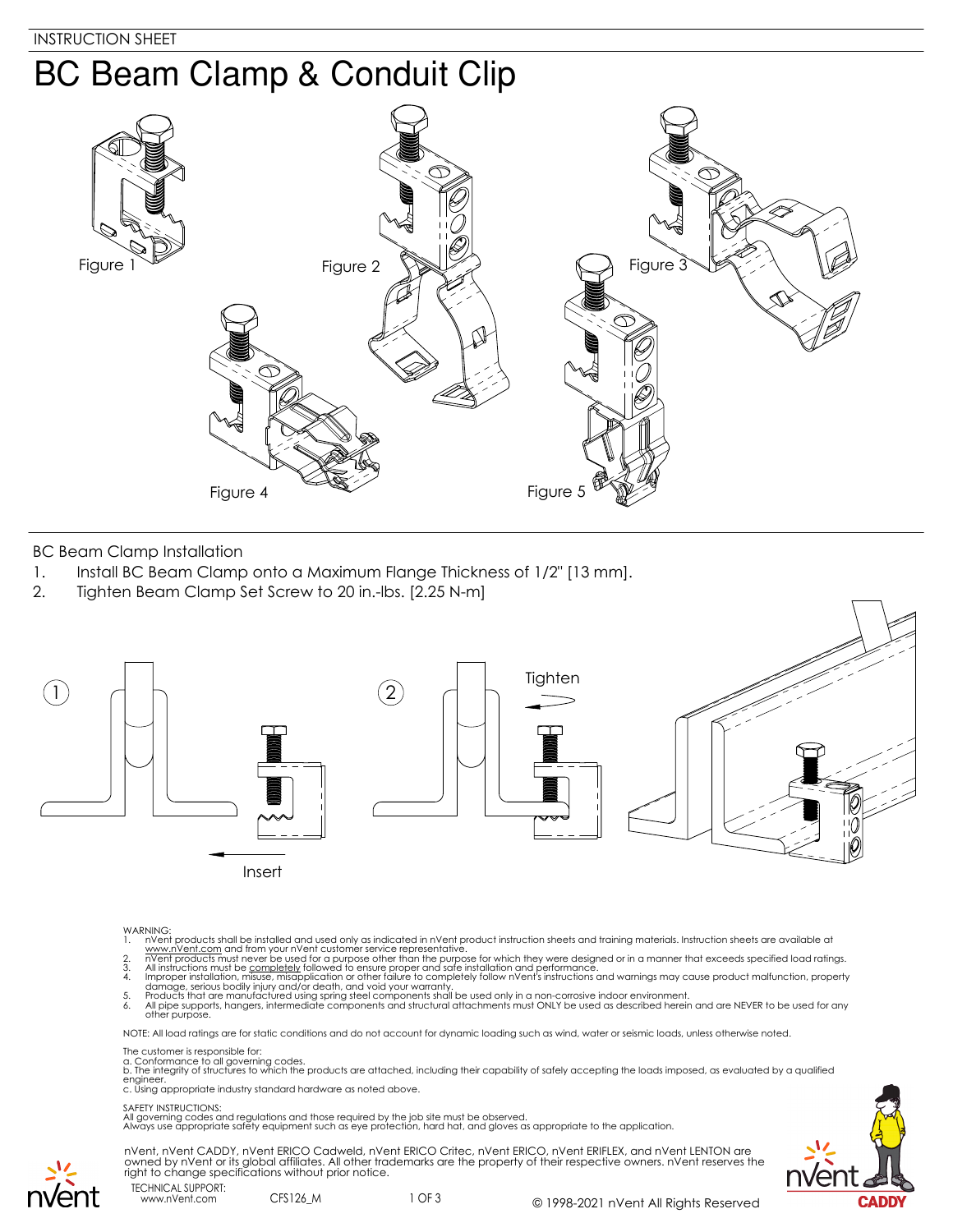### INSTRUCTION SHEET

Conduit Clip Installation

- 1. Select the appropriate Latching Hole from Sizing Chart
- 2. Fit Conduit into Conduit Clip For the 16M, compress the Bottom Gripping Tabs prior to installing the 3/4" RIGID and 1" RIGID Conduit
- 3. By Hand or with Channel Lock Pliers, snap Locking Tab into the desired Latching Hole

|  | Global Part Local Part |        | Sizing Chart                                        |                                           |  |  |  |  |  |
|--|------------------------|--------|-----------------------------------------------------|-------------------------------------------|--|--|--|--|--|
|  | Number                 | Number | Latch "A"                                           | Latch "B"                                 |  |  |  |  |  |
|  | 6M                     | 170790 | 3/8" EMT, IMC & RIGID                               | N/A                                       |  |  |  |  |  |
|  | 812M                   | 177130 | $ 3/4$ " EMT, IMC & RIGID $ 1/2$ " EMT, IMC & RIGID |                                           |  |  |  |  |  |
|  | 16M                    | 170100 |                                                     | 1" EMT, IMC & RIGID 3/4" EMT, IMC & RIGID |  |  |  |  |  |
|  | 20 <sub>M</sub>        | 170110 | $1-1/4"$ RIGID                                      | 1-1/4" EMT & IMC                          |  |  |  |  |  |
|  | 24M                    | 170120 | 1-1/2" RIGID                                        | 1-1/2" EMT & IMC                          |  |  |  |  |  |
|  | 32M                    | 170130 | 2" RIGID                                            | 2" EMT & IMC                              |  |  |  |  |  |

For Thread Impression Conduit Clip's, select the appropriate Latching Hole from the Sizing Chart based on the Conduit Size being used.



| <b>BC Beam Clamp</b>    |                                                                                                   |                                   |      |                    |   |               |                                                                                             |              |                |                |             |                                  |                          |             |
|-------------------------|---------------------------------------------------------------------------------------------------|-----------------------------------|------|--------------------|---|---------------|---------------------------------------------------------------------------------------------|--------------|----------------|----------------|-------------|----------------------------------|--------------------------|-------------|
|                         |                                                                                                   | Global Part                       |      | Local Part         |   |               | Figure   Flange Thickness   Static Load Rating (Ib [N])<br>  No.   (In [mm])   F1   F2   F3 |              |                |                |             | Ult. Static Load Rating (lb [N]) |                          |             |
|                         |                                                                                                   | Number                            |      | Number             |   |               |                                                                                             | F1           | F <sub>2</sub> | F <sub>3</sub> | F4          | F <sub>5</sub>                   | F6                       | F7          |
|                         |                                                                                                   | BC<br><b>BCR</b><br>EBC           |      | N/A<br>170380      | 1 |               | 1/2" [13] Max                                                                               | 100<br>[445] | 100<br>$[445]$ | 75<br>[334]    | 25<br>[111] | 25<br>[111]                      | 25<br>[111]              | 25<br>[111] |
| DDDDD<br>F1             | Indicated Loads are Static Load Limits or Ultimate Static Load Limits and should not be combined. | F <sub>2</sub>                    |      | <b>DOODOOO</b>     |   | $\mathsf{F}3$ |                                                                                             |              |                | F4             | F6          | F <sub>5</sub>                   |                          |             |
| Global Part             | Local Part                                                                                        | $\emptyset$ Hole Size             |      | Thread "A"         |   |               | Thread "B"                                                                                  |              |                |                |             |                                  |                          |             |
| Number                  | Number                                                                                            | (in [mm])                         | Qty. | <b>Thread Size</b> |   | Qty.          | <b>Thread Size</b>                                                                          |              |                |                |             |                                  |                          |             |
| <b>BC</b><br><b>BCR</b> | N/A                                                                                               | $0.435$ [11.05]<br>$0.281$ [7.14] | 2    | 1/4-20 UNC 2B      |   |               | 10-24 UNC 2B                                                                                |              |                |                |             |                                  | F7                       |             |
| EBC                     | 170380                                                                                            | $0.435$ [11.05]                   | 2    | M6 X 1.00 - 6H     |   |               | M6 X 1.00 - 6H                                                                              |              |                |                |             |                                  |                          |             |
|                         |                                                                                                   |                                   |      |                    |   |               |                                                                                             |              |                |                | S           |                                  | Thread "B"<br>Thread "A" |             |



TECHNICAL SUPPORT: nVent, nVent CADDY, nVent ERICO Cadweld, nVent ERICO Critec, nVent ERICO, nVent ERIFLEX, and nVent LENTON are owned by nVent or its global affiliates. All other trademarks are the property of their respective owners. nVent reserves the right to change specifications without prior notice.

2 OF 3 © 1998-2021 nVent All Rights Reserved

Thread "A" $\rightarrow$   $\rightarrow$  Hole Size